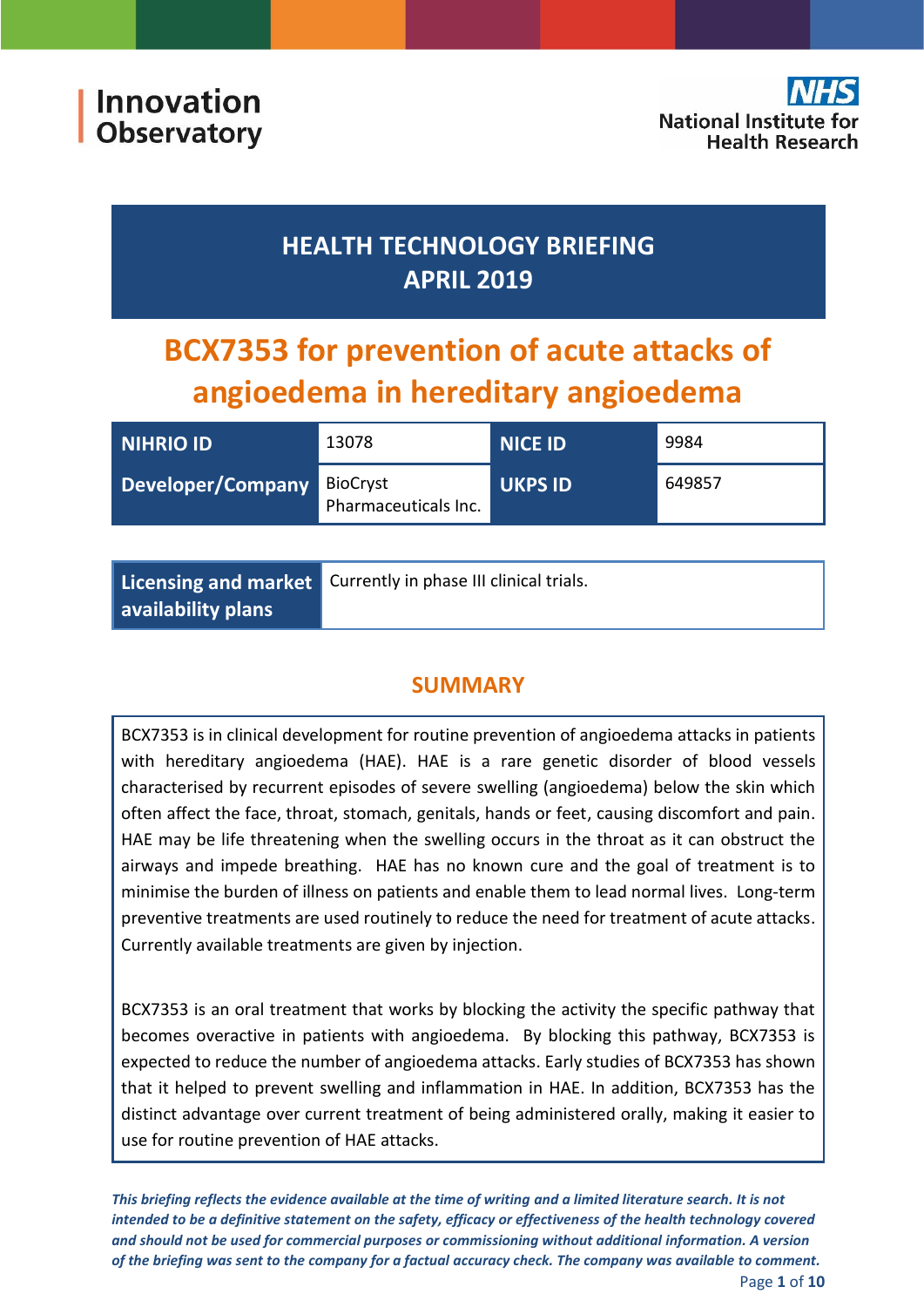## **PROPOSED INDICATION**

Routine prevention of attacks of angioedema in patients 12 years and older with hereditary angioedema (HAE). a

## **TECHNOLOGY**

#### **DESCRIPTION**

BCX7353 is a potent oral synthetic inhibitor of plasma kallikrein (pKal) with a pharmacokinetic and pharmacodynamic profile that prevents angioedema attacks in hereditary angioedema (HAE). HAE is caused by mutations in the gene encoding C1 inhibitor (also called C1 esterase inhibitor) that lead to over activation of the kallikrein–bradykinin cascade.<sup>1</sup> The primary function of C1 inhibitor is to regulate the activation of the complement and contact system pathways. Deficiency of C1-inhibitor permits pKal activation, which leads to the production of the vasoactive protein fragment (peptide) bradykinin.<sup>2</sup> Without the proper levels of functional C1 inhibitor, excessive amounts of bradykinin are generated. Bradykinin promotes inflammation by increasing the leakage of fluid through the walls of blood vessels into body tissues. Excessive accumulation of fluids in body tissues causes the episodes of swelling.<sup>3</sup> It is thus postulated that inhibiting pKal with BCX7353 should be a prophylactic measure against HAE.<sup>4</sup>

BCX7353 is in clinical development for the routine prevention of angioedema attacks in patients, aged 12 years and older with Type I and Type II HAE. In the phase III clinical trial (APeX-2; NCT03485911, EudraCT-2017-003966-29), BCX7353 is administered as an oral capsule at a dose of 110mg or 150mg once daily for 24 weeks, with a long term safety extension up to 96 weeks.<sup>5,6</sup>

#### **INNOVATION AND/OR ADVANTAGES**

Subcutaneous or intravenous (IV) forms of plasma-derived purified C1 inhibitors and a fully humanised IgG1 monoclonal antibody targeting plasma kallikrein for the treatment of hereditary angioedema are already approved in the EU. $^{7,8}$ 

The only available effective drugs for oral prophylaxis against angioedema attacks are attenuated androgens that present a number of unacceptable adverse effects and several contraindications (e.g. in growing children and pregnant women), which limits their clinical use.<sup>1</sup>

BCX7353 targets the specific disease pathway involved in HAE and has the potential to offer a distinct advantage of oral administration for routine prophylaxis against angioedema attacks  $1$ 

#### **DEVELOPMENT STATUS AND/OR REGULATORY DESIGNATIONS**

BCX7353 does not currently have Marketing Authorisation in the EU/UK for any indication.

BCX7353 was granted an orphan designation in the EU in June 2018 for the treatment of HAE.<sup>7</sup>

BCX7353 has been granted a Medicines and Healthcare products Regulatory Agency (MHRA) Promising Innovative Medicines (PIM) designation.<sup>9</sup>

**.** 

a Information provided by Biocryst Pharmaceuticals Inc.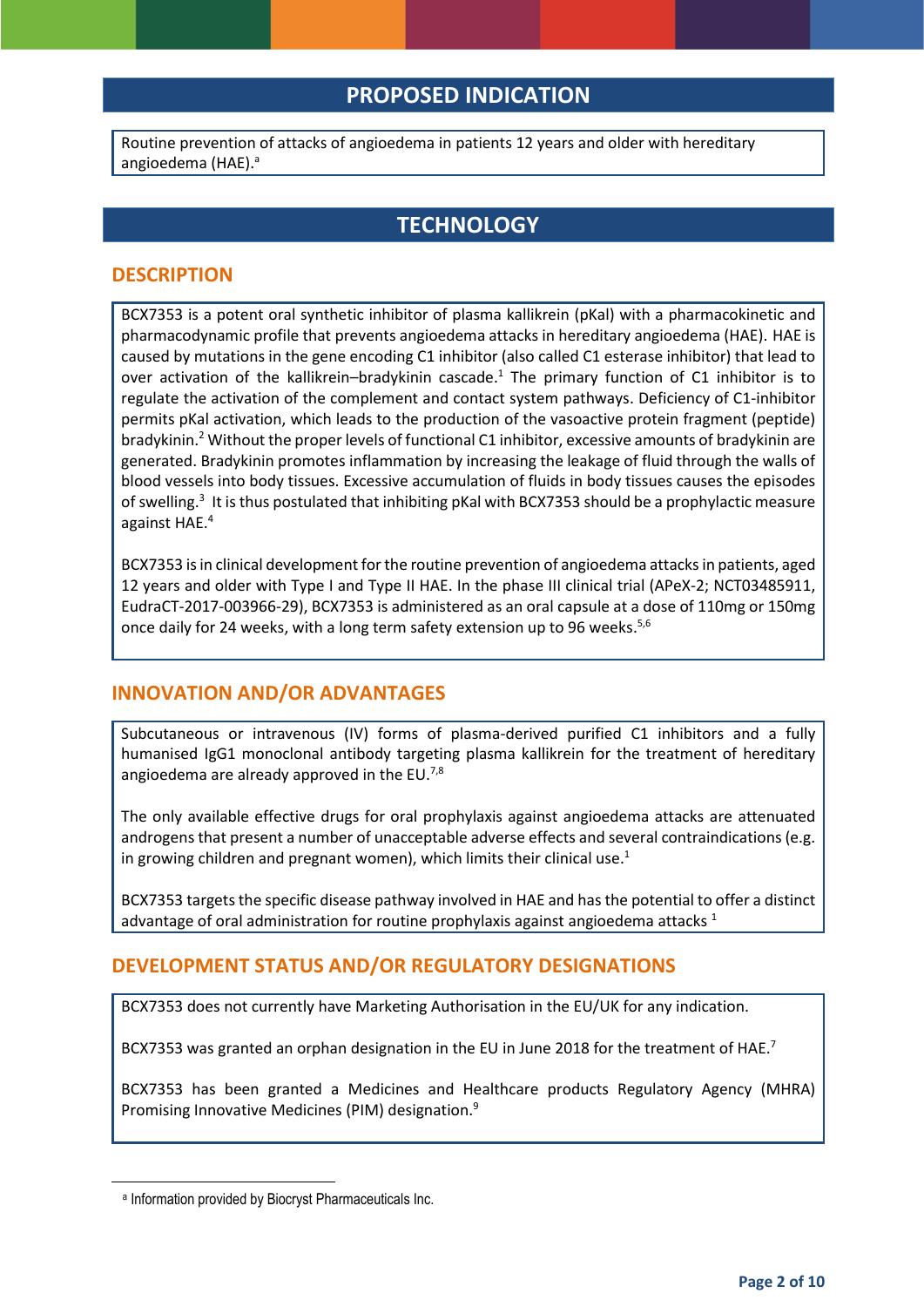## **PATIENT GROUP**

#### **DISEASE BACKGROUND**

Hereditary angioedema (HAE) is a group of rare, potentially life-threatening, and frequently debilitating diseases characterised by recurrent, and often with an unpredictable onset, of swelling attacks. HAE is heterogeneous, with considerable differences between its subtypes, patients, and even within the same patient over time.<sup>10</sup>

It is currently classified into three types (I, II and III), according to the deficiency or absence of C1 inhibitor. Types I and II are caused by mutations in the C1NH gene (also called the SERPING1 gene), which provides instructions for making the C1 inhibitor protein. Type I is due to deficiency of C1 inhibitor, and type II is due to dysfunction of C1 inhibitor. These types are also characterised by abnormal complement protein levels. Inheritance of types I and II is autosomal dominant, but not all people with a SERPING1 gene mutation will develop symptoms of HAE. A third type is called HAE with normal C1 inhibitor. This type is characterised by normal C1 inhibitor and normal complement protein levels, and usually begins in adulthood. While some cases of type III are due to mutations in the F12, plasminogen or angiopoietin I genes, in other cases the cause is not yet known.<sup>11,12</sup>

C1 inhibitor is a key regulator of the complement, coagulation, and kallikrein–kinin cascades. In HAE with C1 inhibitor deficiency, activation of the kallikrein–kinin cascade leads to uncontrolled generation of plasma kallikrein and consequent proteolysis of HMWK. This results in excessive bradykinin production, which causes vasodilatation, vascular leakage, and subsequent angioedema and pain. 13

Symptoms include abdominal swelling that can cause severe pain and potentially intestinal obstruction, incapacitating the patient during the attack; swelling of the extremities that can impede patients from walking or using their hands, and swelling with airway involvement that is potentially life-threatening. The pain and disability caused by attacks may inhibit patients' ability to conduct their normal activities of daily life, including attending work or school.

Attacks are unpredictable, making it difficult for patients to plan for travel or other life events, and often cause anxiety about future attacks. Since C1 deficiency HAE is an autosomal dominant disorder, parents with the condition may have concerns about having children or passing it on to their children. There is frequently a delay in the time between symptom onset and confirmed diagnosis in patients. Without a proper diagnosis, patients may spend years without appropriate therapy and are at risk for a potentially life-threatening airway attack. Patients may also have inadequate or suboptimal therapy because of the rarity of the disease.<sup>14</sup>

The crises of HAE can be triggered by trauma, pressure, emotional stress and the use of medications, especially inhibitors of angiotensin-converting enzyme (ACE) and oestrogens, which may induce and/or exacerbate quiescent disease in all types of HAE. In relation to pregnancy, patients with HAE usually improve, especially from the second quarter. The trauma of delivery does not precipitate the crisis, but these may recur after the first week of the puerperium.<sup>15</sup>

#### **CLINICAL NEED AND BURDEN OF DISEASE**

The NHS in England estimates HAE to affect 1 in 50,000 to 100,000 people of any ethnic group and of either gender.<sup>16</sup> Applying the 2017 mid-year population estimates for England, between 1112 and 556 people would have HAE.<sup>17</sup> Type I HAE is estimated to occur in 80% to 85% of patients while type II HAE occurs in the remaining 15% to 20% of patients.<sup>18</sup>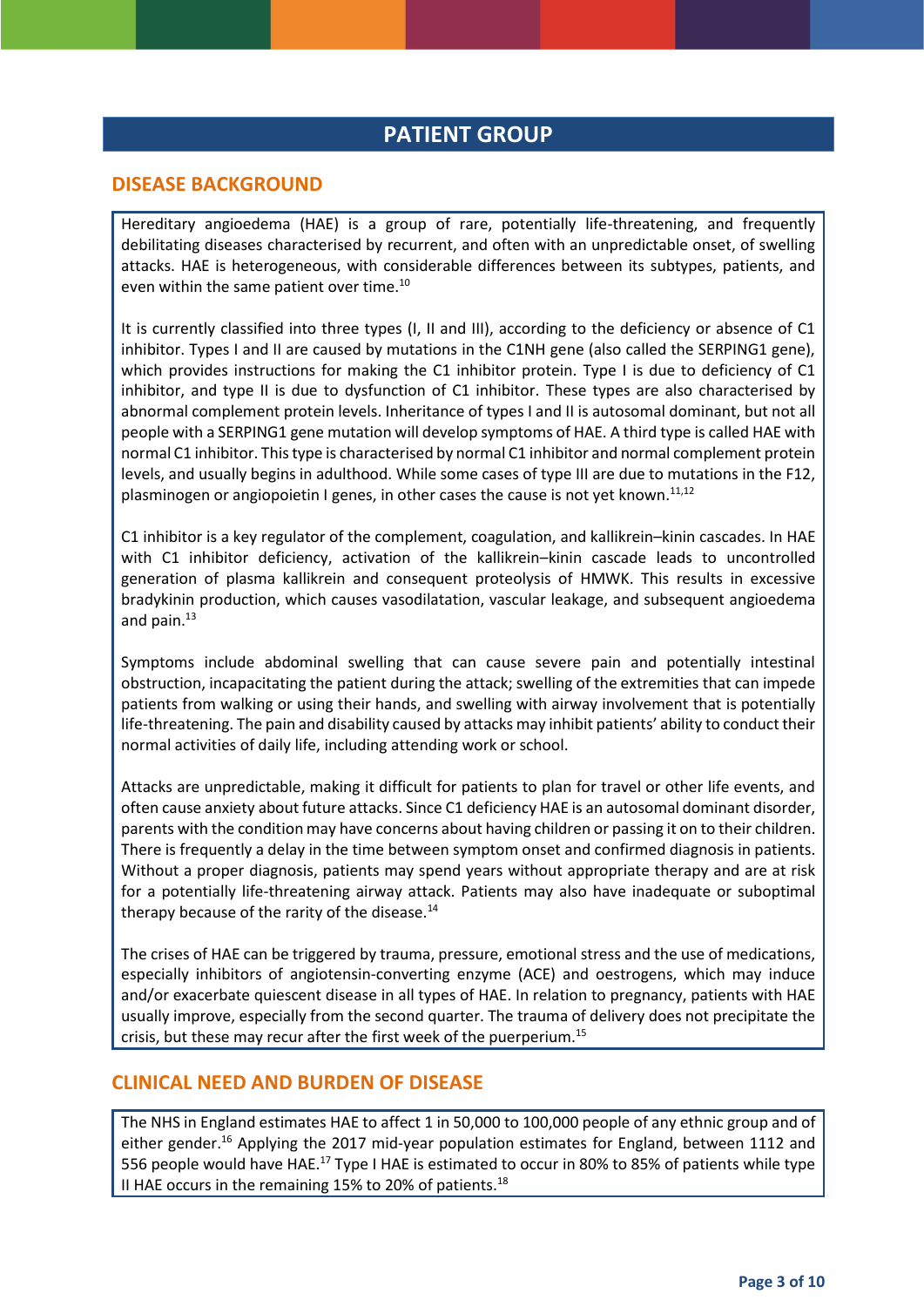Most patients with symptomatic untreated HAE experience at least 1 acute exacerbation per month,<sup>17</sup> each attack typically lasts a few days before spontaneously subsiding. It is estimated that individual patients can be debilitated by their symptoms for 20 to 100 days per year. Seventy-five percent of patients with HAE have cutaneous angioedema of an extremity as the first presenting sign of the disease. 18

Subcutaneous swelling, occurs in 91% of patients, submucosal swelling causing abdominal pain in 74% of patients, and laryngeal swelling occurring in 47% of patients. Swelling of the airways during an attack is potentially life-threatening, with a 30% risk of death due to asphyxiation if untreated.<sup>19</sup>

## **PATIENT TREATMENT PATHWAY**

#### **TREATMENT PATHWAY**

In the absence of a cure, the goal of treatment of HAE is to minimise the burden of illness on patients and enable them to lead normal lives.<sup>14</sup> Education and counselling of patients and their family members, family physicians, and consultant specialists including paediatricians with respect to diagnosis and therapy of HAE is the cornerstone of successful management of HAE in all age groups.<sup>20</sup>

Broadly, there are 3 approaches to managing HAE: avoidance of precipitating factors (e.g. minor trauma, hormone replacement therapy), acute treatments and preventive (prophylactic) treatments of acute attacks. Short-term preventive treatments aim to prevent an attack before known triggers which include, for example, dental work or surgery, whereas long-term preventative treatments are used routinely to reduce the need for treatment of acute attacks. $^{21}$ 

Prophylaxis therapy should be discussed as a potential treatment option for each patient. The decision to use prophylaxis medication will depend on the patient's individual needs and the course of their symptoms. Clinical aspects of disease activity, such as attack frequency and severity and history of severe debilitating or life-threatening attacks, may be considered, as well as access to urgent care in case one of these severe attacks occurs. However, other components of disease burden may also be considered. The benefit risk profile and treatment burden of available therapies should be considered in the decision for prophylaxis. Patients who are not receiving long-term prophylaxis should receive short-term prophylaxis before events or circumstances that are expected to trigger an attack, such as surgery or invasive dental work, and some may also consider it before or during stressful life events. 14

Individuals known to have HAE will be managed in specialist centres. For potentially life-threatening attacks involving the airway the patient would require management in an emergency setting where they would be treated for acute symptoms as required. Individuals may have treatment doses of C1 inhibitor or icatibant at home which can (with appropriate training from the specialist centres) be self-administered for clinically significant attacks.

Oral prophylaxis should be the first line of treatment for individuals at risk of attack. However, for people with HAE who continue to experience two or more clinically significant attacks per week, or who are contraindicated for oral prophylaxis (e.g. pregnant women), and who are under the care of a specialist team, long-term prophylactic C1-inhibitor injections can be considered as an option following discussion within their immunology network multi-disciplinary team. Training of eligible patients or their infusion partner would take on average two visits to a day-care unit experienced in training patients for self-administration of medication. 16

#### **CURRENT TREATMENT OPTIONS**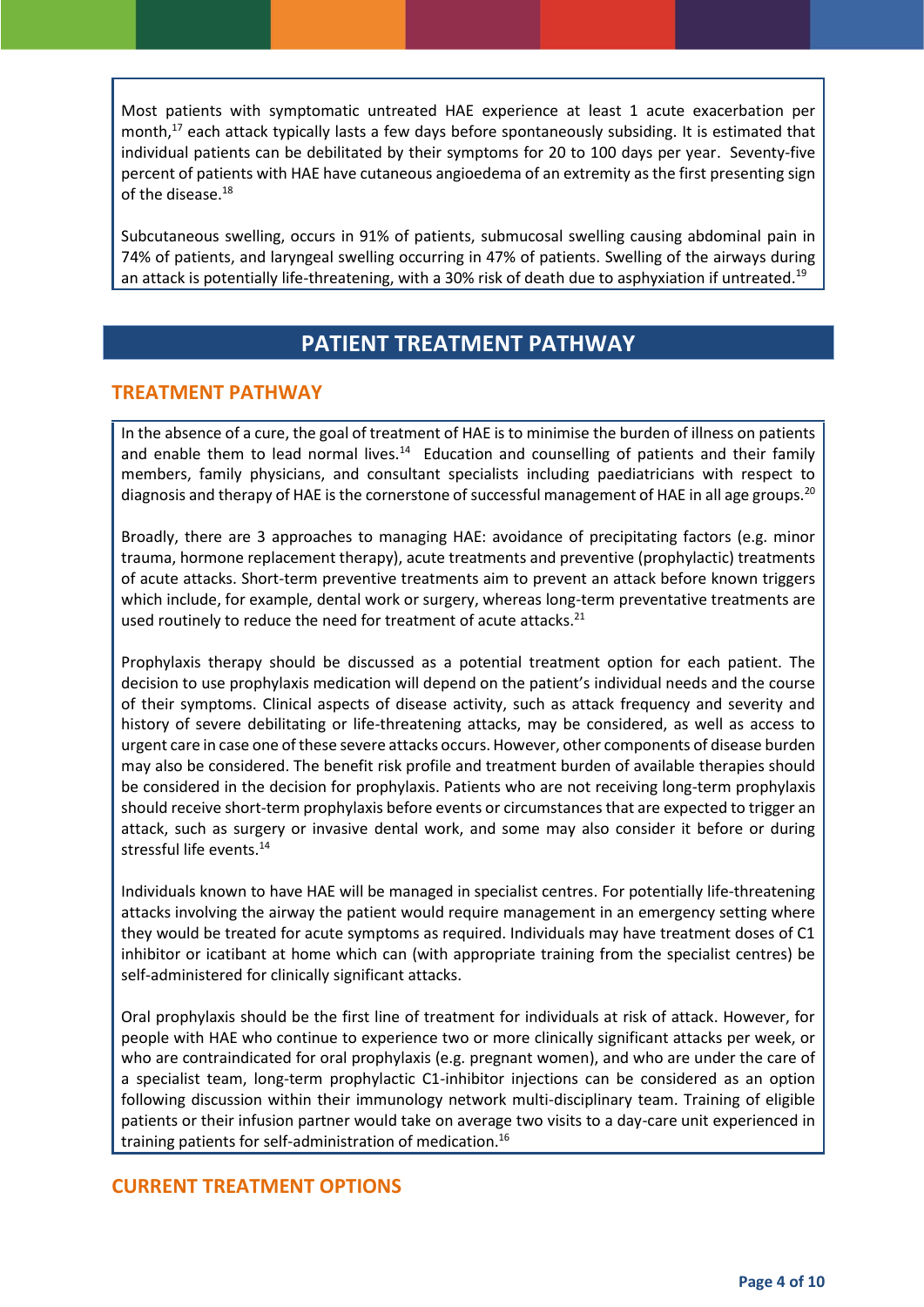The newly updated 2017 World Allergy Organisation in collaboration with the European Academy of Allergy and Clinical Immunology (EAACI) HAE guidelines recommend the following treatment for the short and long term prophylaxis of HAE type I and type II:<sup>22</sup>

- Preprocedural or short-term prophylaxis with C1-INH concentrate is recommended for all medical, surgical, and dental procedures associated with any mechanical impact to the upper aero-digestive tract.
- Plasma-derived C1-INH is currently the preferred long-term prophylaxis for the prevention of HAE attacks and should be offered as first-line option;
- Androgens should be offered as second-line long-term prophylaxis provided careful surveillance is granted due to their recognized side effects;
- Antifibrinolytics are not recommended for long-term prophylaxis.

#### **PLACE OF TECHNOLOGY**

If licensed, BCX7353 will offer a treatment option as the first oral targeted therapy for routine prevention of attacks of angioedema in patients 12 years and older with hereditary angioedema type I and type II.

#### **CLINICAL TRIAL INFORMATION Trial APeX-2, BCX7353-302, [NCT03485911](https://clinicaltrials.gov/ct2/show/NCT03485911)**[, EudraCT-2017-003966-29,](https://www.clinicaltrialsregister.eu/ctr-search/trial/2017-003966-29/DE) aged 12 years and older; BCX7353 vs placebo; phase III **Sponsor** BioCryst Pharmaceuticals **Status Ongoing Source of Information** Trial registry $5,6$ **Location** 8 EU countries, incl UK, USA, Canada and Macedonia **Design Randomised, double-blind, placebo-controlled, parallel assignment Participants** | N=96; aged 12 years and older; clinical diagnosis of hereditary angioedema type I or Type II, defined as having a C1-INH functional level and a C4 level below the lower limit of the normal (LLN) reference range, as assessed during the Screening period. **Schedule** Randomised to: BCX7353 110mg oral capsules administered once daily, or BCX7353 150mg oral capsules administered once daily, or Matching placebo administered as oral capsules once daily. **Follow-up Part 1: 24 weeks; Part 2: 24-96 weeks Primary Outcomes** The rate of investigator-confirmed HAE attacks during dosing in the entire 24 week treatment period (Day 1 to Day 168) [ Time Frame: 24 weeks ] **Secondary**  Time Frame: Day 1 - Week 96

**Outcomes** • The safety of oral BCX7353 capsules Time Frame: Day 8 to 24 weeks Rate of investigator-confirmed HAE attacks during dosing in the effective treatment period Time Frame: 24 weeks Change from baseline in Angioedema Quality of Life questionnaire at Week 24 (total score)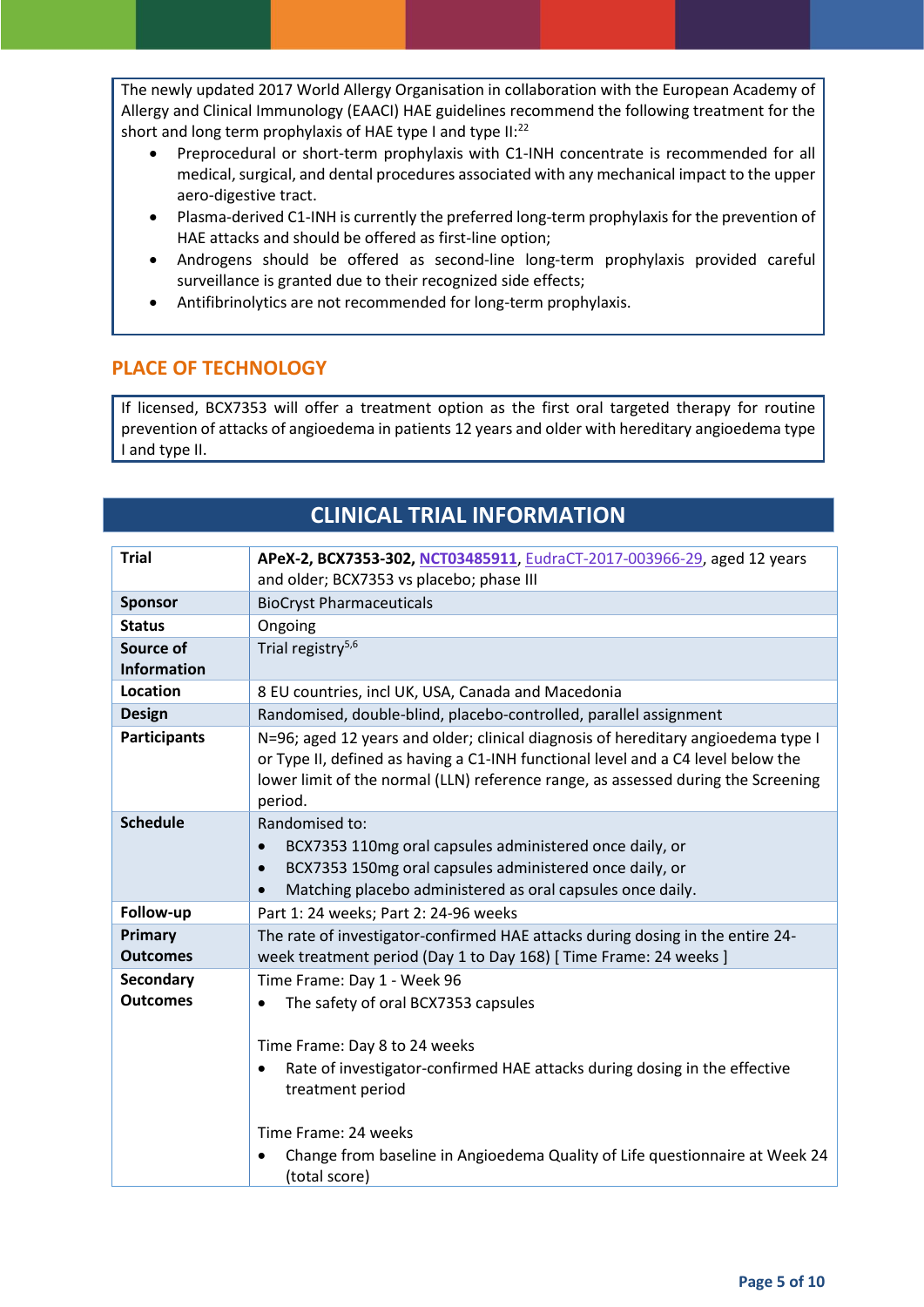|                        | Proportion of days with angioedema symptoms through 24 weeks<br>٠         |  |
|------------------------|---------------------------------------------------------------------------|--|
|                        | Time Frame: Weeks 24-48                                                   |  |
|                        | Rate of investigator-confirmed HAE attacks                                |  |
|                        | Durability of response (attack rate trend over time)                      |  |
|                        | Durability in Angioedema Quality of Life questionnaire score<br>$\bullet$ |  |
|                        | Proportion of days with angioedema symptoms                               |  |
|                        |                                                                           |  |
|                        | Time Frame: Weeks 48-96                                                   |  |
|                        | Rate of HAE attacks during dosing                                         |  |
|                        | Durability of response (attack rate trend over time)<br>$\bullet$         |  |
|                        | Durability in Angioedema Quality of Life questionnaire score<br>٠         |  |
|                        | Proportion of days with angioedema symptoms<br>٠                          |  |
| <b>Key Results</b>     |                                                                           |  |
| <b>Adverse effects</b> |                                                                           |  |
| (AEs)                  |                                                                           |  |
| <b>Expected</b>        | Estimated primary completion date reported as October 2020                |  |
| reporting date         |                                                                           |  |

| <b>Trial</b>                    | APeX-S, BCX7353-204, NCT03472040, EudraCT-2017-003281-27, aged 12 years<br>and older; phase II & III                                                                                                                                                                                                    |
|---------------------------------|---------------------------------------------------------------------------------------------------------------------------------------------------------------------------------------------------------------------------------------------------------------------------------------------------------|
| <b>Sponsor</b>                  | <b>BioCryst Pharmaceuticals</b>                                                                                                                                                                                                                                                                         |
| <b>Status</b>                   | Ongoing                                                                                                                                                                                                                                                                                                 |
| Source of<br><b>Information</b> | Trial registry <sup>23,24</sup>                                                                                                                                                                                                                                                                         |
| <b>Location</b>                 | 11 EU countries, incl UK, USA, Canada, countries in Africa, NE Asia and western<br>Pacific and European region.                                                                                                                                                                                         |
| <b>Design</b>                   | Long-term, open label non-randomised, parallel assignment                                                                                                                                                                                                                                               |
| <b>Participants</b>             | N=225 (planned); aged 12 years and older; subjects with HAE Type I or II who<br>either have participated in a previous BCX7353 study or, in selected countries, in<br>the opinion of the Investigator are expected to derive benefit from an oral<br>treatment for the prevention of angioedema attacks |
| <b>Schedule</b>                 | Allocated to:<br>BCX7353 110mg oral capsules administered once daily, or<br>$\bullet$<br>BCX7353 150mg oral capsules administered once daily                                                                                                                                                            |
| Follow-up                       | 96 weeks                                                                                                                                                                                                                                                                                                |
| Primary<br><b>Outcomes</b>      | The long term safety of oral BCX7353 capsules [ Time Frame: 96 weeks ]                                                                                                                                                                                                                                  |
| Secondary                       | Time Frame: 96 weeks                                                                                                                                                                                                                                                                                    |
| <b>Outcomes</b>                 | The rate of acute attacks of angioedema during treatment<br>٠<br>The durability of response to treatment<br>$\bullet$<br>Patient reported quality of life (QoL) during treatment                                                                                                                        |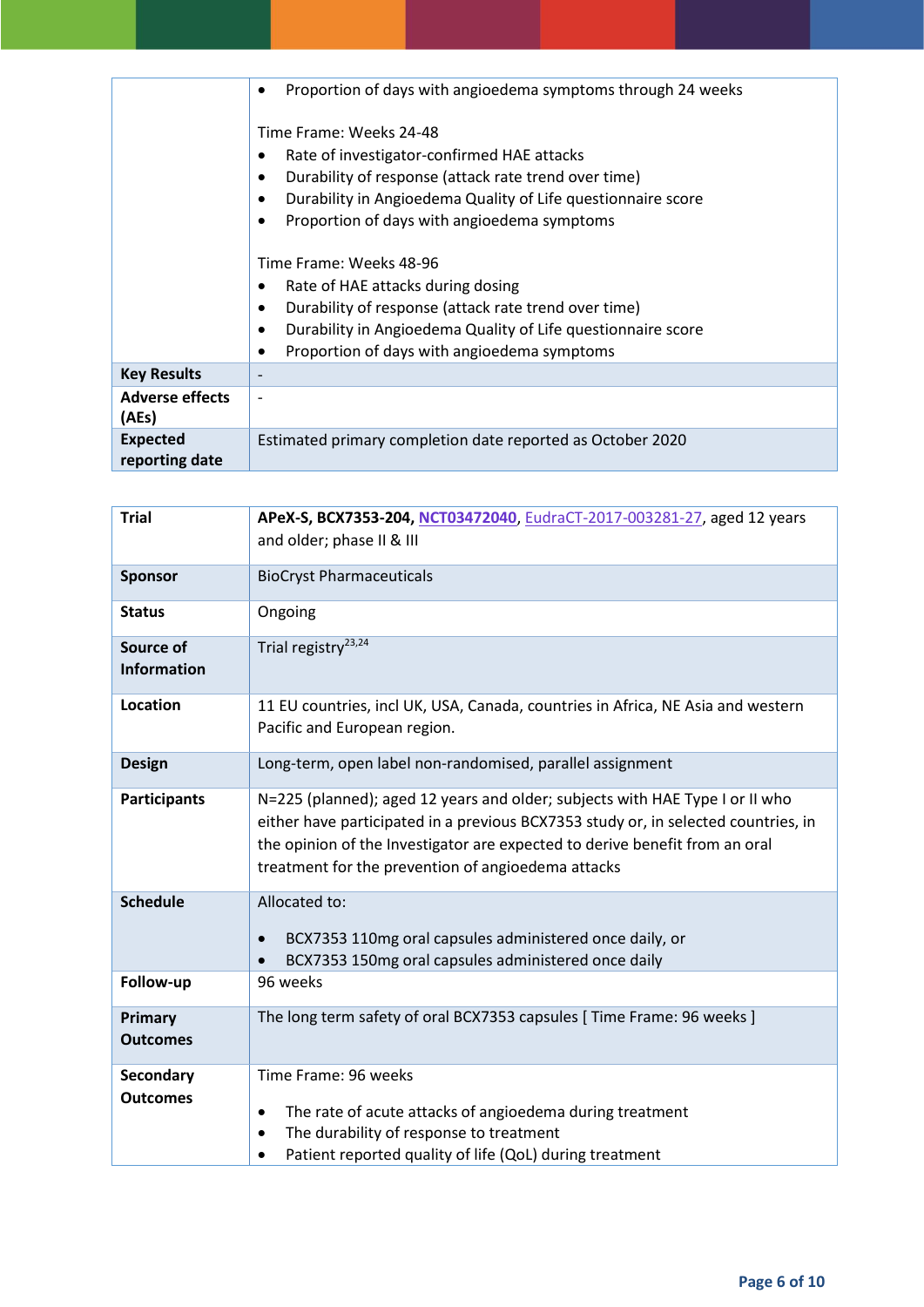|                                   | Patient's satisfaction with medication during long term administration of<br><b>BCX7353</b> |
|-----------------------------------|---------------------------------------------------------------------------------------------|
| <b>Key Results</b>                |                                                                                             |
| <b>Adverse effects</b><br>(AEs)   | $\overline{\phantom{0}}$                                                                    |
| <b>Expected</b><br>reporting date | Estimated primary completion date reported as February 2021                                 |

## **ESTIMATED COST**

The cost of BCX7353 is not yet known.

## **ADDITIONAL INFORMATION**

## **RELEVANT GUIDANCE**

#### **NICE GUIDANCE**

 NICE technology appraisal guidance in development. Lanadelumab for preventing recurrent attacks of hereditary angioedema (ID1268). Expected publication date, August 2019.

#### **NHS ENGLAND (POLICY/COMMISSIONING) GUIDANCE**

- NHS England. Clinical Commissioning Policy: Plasma derived C1-esterase inhibitor for prophylactic treatment of hereditary angioedema (HAE) types I and II. 16045/P. July 2016.
- NHS England. 2013/14 NHS Standard Contract for Medical Genetics (All Ages). E01/S/a.
- NHS England. 2013/14 NHS Standard Contract for Specialised Immunology (all ages). B09/S/a.
- NHS England. 2013/14 NHS Standard Contract for Specialised Allergy Services (all ages). B09/S/b.

#### **OTHER GUIDANCE**

- Maurer M. et al. The international WAO/EAACI guideline for the management of hereditary angioedema-The 2017 revision and update. 2018.<sup>22</sup>
- Farkas H. et al. International consensus on the diagnosis and management of pediatric patients with hereditary angioedema with C1 inhibitor deficiency. 2017.<sup>20</sup>
- Zuraw B. et al. US hereditary angioedema association medical advisory board 2013 recommendations for the management of hereditary angioedema due to c1 inhibitor deficiency. 2013.25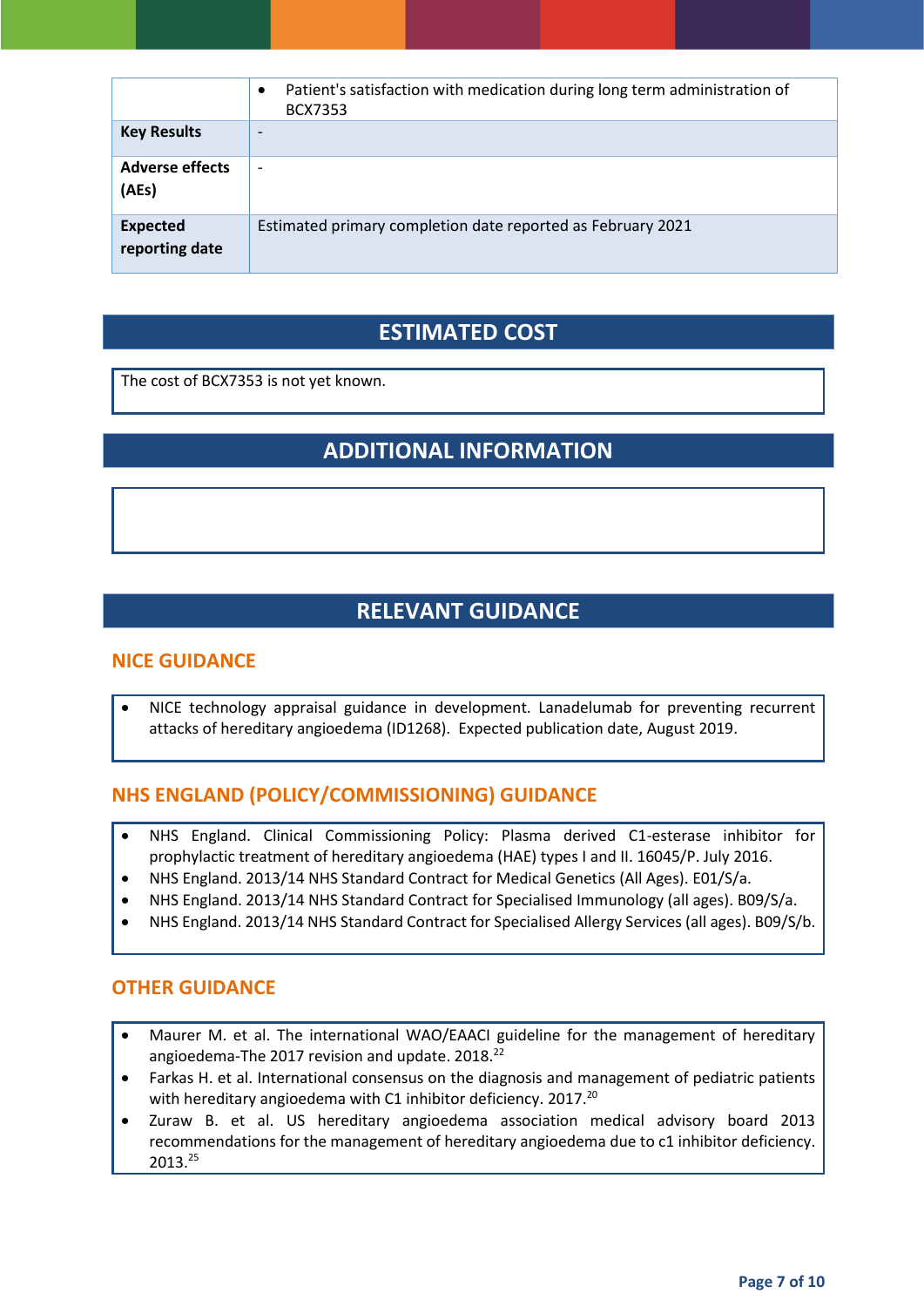- Hereditary Angioedema International Working Group. Evidence-based recommendations for the therapeutic management of angioedema owing to hereditary C1 inhibitor deficiency: consensus report of an International Working Group.2012.<sup>26</sup>
- C-1-INH Deficiency Working Group. International consensus and practical guidelines on the gynecologic and obstetric management of female patients with hereditary angioedema caused by C1 inhibitor deficiency. 2012.<sup>27</sup>
- World Allergy Organisation (WAO). WAO Guideline for the Management of Hereditary Angioedema.2012.<sup>28</sup>
- Bowen et al. 2010 International consensus algorithm for the diagnosis, therapy and management of hereditary angioedema. 2010.<sup>29</sup>

## **REFERENCES**

- 1 Aygören-Pürsün E, Bygum A, Grivcheva-Panovska V, Magerl M, Graff J, Steiner UC, et al. Oral Plasma Kallikrein Inhibitor for Prophylaxis in Hereditary Angioedema. *New England Journal of Medicine*. 2018;379(4):352-62. Available from: [https://www.nejm.org/doi/full/10.1056/NEJMoa1716995.](https://www.nejm.org/doi/full/10.1056/NEJMoa1716995)
- 2 Drugbank. *Human C1-esterase inhibitor.* Available from: <https://www.drugbank.ca/drugs/DB06404> [Accessed 28 March 2019].
- 3 US National Library of Medicine. *Hereditary angioedema.* Available from: <https://ghr.nlm.nih.gov/condition/hereditary-angioedema#genes> [Accessed 27 March 2019].
- 4 Rachel Lutz. *Oral Plasma Kallikrein Inhibitor Significantly Reduces Attacks of Hereditary Angioedema.* 2018. Available from[: https://www.raredr.com/news/oral-plasma-kallikrein](https://www.raredr.com/news/oral-plasma-kallikrein-inhibitor-significantly-reduces-attacks-of-hereditary-angioedema)[inhibitor-significantly-reduces-attacks-of-hereditary-angioedema](https://www.raredr.com/news/oral-plasma-kallikrein-inhibitor-significantly-reduces-attacks-of-hereditary-angioedema) [Accessed 25 March 2019].
- 5 ClinicalTrials.gov. *Efficacy and safety study of BCX7353 as an oral treatment for the prevention of attacks in HAE (APeX-2)*. *Trial ID: NCT03485911*. Status: Ongoing. Available from: <https://clinicaltrials.gov/ct2/show/NCT03485911> [Accessed 25 March 2019].
- 6 EU Clinical Trials Register. *A clinical trial to assess 2 different doses of BCX7353 compared to placebo as an oral treatment for the prevention of attacks in people with HAE*. *Trial ID: 2017- 003966-29*. Status: Ongoing. Available from: [https://www.clinicaltrialsregister.eu/ctr](https://www.clinicaltrialsregister.eu/ctr-search/trial/2017-003966-29/DE)[search/trial/2017-003966-29/DE](https://www.clinicaltrialsregister.eu/ctr-search/trial/2017-003966-29/DE) [Accessed 25 March 2019].
- 7 European Medicines Agency. *Orphan designation EU/3/18/2028.* 2018. Available from: <https://www.ema.europa.eu/en/medicines/human/orphan-designations/eu3182028> [Accessed 27 March 2019].
- 8 Electronic Medicines Compendium (emc). *TAKHZYRO 300 mg solution for injection.* Available from:<https://www.medicines.org.uk/emc/product/9778> [Accessed 16 April 2019].
- 9 Pharmaceuticals B. *Press Release: BioCryst's BCX7353 receives european regulatory designations for the treatment of hereditary angioedema.* 2018. Available from: [http://ir.biocryst.com/news-releases/news-release-details/biocrysts-bcx7353-receives](http://ir.biocryst.com/news-releases/news-release-details/biocrysts-bcx7353-receives-european-regulatory-designations)[european-regulatory-designations](http://ir.biocryst.com/news-releases/news-release-details/biocrysts-bcx7353-receives-european-regulatory-designations) [Accessed 01 April 2019].
- 10 Bygum A, Busse P, Caballero T, Maurer M. Disease Severity, Activity, Impact, and Control and How to Assess Them in Patients with Hereditary Angioedema. *Frontiers in medicine*. 2017 2017-December-04;4(212). Available from: [https://dx.doi.org/10.3389/fmed.2017.00212.](https://dx.doi.org/10.3389/fmed.2017.00212)
- 11 National Center for Advancing Translational Sciences. *Hereditary angioedema.* Available from: <https://rarediseases.info.nih.gov/diseases/5979/hereditary-angioedema> [Accessed 27 March 2019].
- 12 Zuraw BL. Hereditary angioedema with normal C1 inhibitor: Four types and counting. *Journal of Allergy and Clinical Immunology*. 2018 2018/03/01/;141(3):884-5. Available from: [https://doi.org/10.1016/j.jaci.2018.01.015.](https://doi.org/10.1016/j.jaci.2018.01.015)
- 13 Banerji A, Busse P, Shennak M, Lumry W, Davis-Lorton M, Wedner HJ, et al. Inhibiting Plasma Kallikrein for Hereditary Angioedema Prophylaxis. *New England Journal of Medicine*. 2017;376(8):717-28. Available from: [https://www.nejm.org/doi/full/10.1056/NEJMoa1605767.](https://www.nejm.org/doi/full/10.1056/NEJMoa1605767)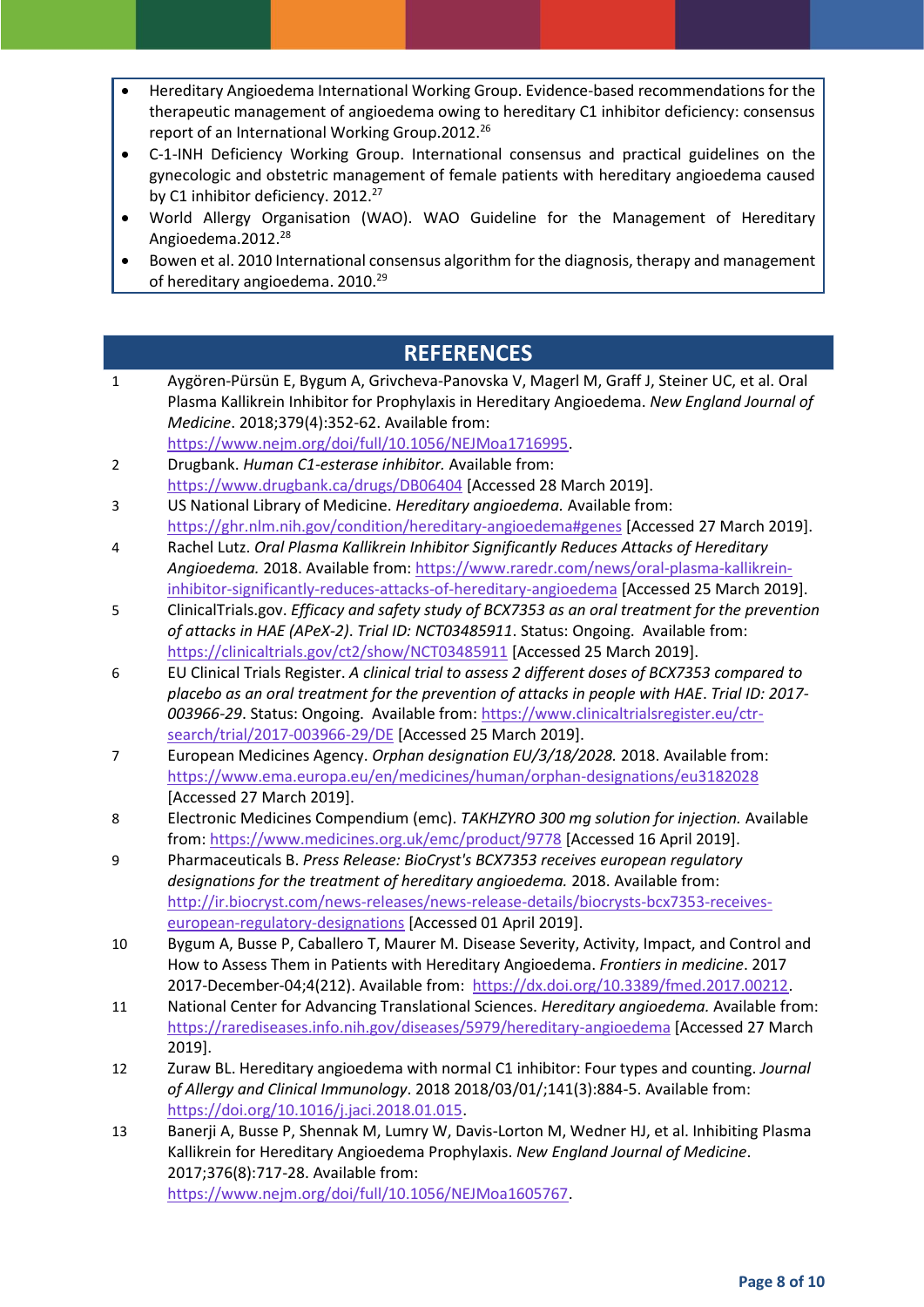- 14 Craig T, Busse P, Gower RG, Johnston DT, Kashkin JM, Li HH, et al. Long-term prophylaxis therapy in patients with hereditary angioedema with C1 inhibitor deficiency. *Annals of Allergy, Asthma & Immunology*. 2018 2018/12/01/;121(6):673-9. Available from: [https://doi.org/10.1016/j.anai.2018.07.025.](https://doi.org/10.1016/j.anai.2018.07.025)
- 15 Miranda AR, Ue APFd, Sabbag DV, Furlani WdJ, Souza PKd, Rotta O. Hereditary angioedema type III (estrogen-dependent) report of three cases and literature review. *Anais brasileiros de dermatologia*. 2013 Jul-Aug;88(4):578-84. Available from: [https://dx.doi.org/10.1590/abd1806-4841.20131818.](https://dx.doi.org/10.1590/abd1806-4841.20131818)
- 16 NHS England. *Clinical Commissioning Policy: Plasmaderived C1-esterase inhibitor for prophylactic treatment of hereditary angioedema (HAE) types I and II.* 2016. Available from: [https://www.england.nhs.uk/commissioning/wp](https://www.england.nhs.uk/commissioning/wp-content/uploads/sites/12/2013/05/16045_FINAL.pdf)[content/uploads/sites/12/2013/05/16045\\_FINAL.pdf](https://www.england.nhs.uk/commissioning/wp-content/uploads/sites/12/2013/05/16045_FINAL.pdf) [Accessed 27 March 2019].
- 17 Office for National Statistics (ONS). *Population Estimates for UK, England and Wales, Scotland and Northern Ireland: mid-2017.* 2017. Available from: [https://www.ons.gov.uk/peoplepopulationandcommunity/populationandmigration/populatio](https://www.ons.gov.uk/peoplepopulationandcommunity/populationandmigration/populationestimates/datasets/populationestimatesforukenglandandwalesscotlandandnorthernireland) [nestimates/datasets/populationestimatesforukenglandandwalesscotlandandnorthernireland](https://www.ons.gov.uk/peoplepopulationandcommunity/populationandmigration/populationestimates/datasets/populationestimatesforukenglandandwalesscotlandandnorthernireland) [Accessed 14 February 2019].
- 18 Nzeako UC, Frigas E, Tremaine WJ. Hereditary Angioedema: A Broad Review for Clinicians. *Archives of Internal Medicine*. 2001;161(20):2417-29. Available from: <https://doi.org/10.1001/archinte.161.20.2417> 10.1001/archinte.161.20.2417.
- 19 Institute for Clinical and Economic Review (ICER). *Prophylaxis of Hereditary Angioedema with Lanadelumab and C1 Inhibitors: Effectiveness and Value.* 2018. Available from: [https://icer](https://icer-review.org/wp-content/uploads/2018/03/ICER_HAE_Draft_Scope_041218.pdf)[review.org/wp-content/uploads/2018/03/ICER\\_HAE\\_Draft\\_Scope\\_041218.pdf](https://icer-review.org/wp-content/uploads/2018/03/ICER_HAE_Draft_Scope_041218.pdf) [Accessed 27 March 2019].
- 20 Farkas H, Martinez-Saguer I, Bork K, Bowen T, Craig T, Frank M, et al. International consensus on the diagnosis and management of pediatric patients with hereditary angioedema with C1 inhibitor deficiency. *Allergy*. 2017;72(2):300-13. Available from: [https://dx.doi.org/10.1111/all.13001.](https://dx.doi.org/10.1111/all.13001)
- 21 National Institute for Health and Care Excellence. *Lanadelumab for the long-term prevention of angioedema attacks in hereditary angioedema types I and II: Final scope* 2018. Available from:<https://www.nice.org.uk/guidance/gid-ta10333/documents/final-scope> [Accessed 01 April 2019].
- 22 Maurer M, Magerl M, Ansotegui I, Aygoren-Pursun E, Betschel S, Bork K, et al. The international WAO/EAACI guideline for the management of hereditary angioedema-The 2017 revision and update. *Allergy*. 2018 Aug;73(8):1575-96. Available from: [https://dx.doi.org/10.1111/all.13384.](https://dx.doi.org/10.1111/all.13384)
- 23 ClinicalTrials.gov. *A Long Term Safety Study of BCX7353 in Hereditary Angioedema (APeX-S)*. *Trial ID: NCT03472040*. Status: Ongoing. Available from: <https://clinicaltrials.gov/ct2/show/NCT03472040> [Accessed 25 March 2019].
- 24 Register ECT. *An Open-Label study to Evaluate the Long-Term Safety of Daily Oral BCX7353 in subjects with Type I and II Hereditary Angioedema*. *Trial ID: 2017-003281-27*. Status: Ongoing. Available from[: https://www.clinicaltrialsregister.eu/ctr-search/trial/2017-003281-27/DE](https://www.clinicaltrialsregister.eu/ctr-search/trial/2017-003281-27/DE) [Accessed 25 March 2019].
- 25 Zuraw BL, Banerji A, Bernstein JA, Busse PJ, Christiansen SC, Davis-Lorton M, et al. US Hereditary Angioedema Association Medical Advisory Board 2013 Recommendations for the Management of Hereditary Angioedema Due to C1 Inhibitor Deficiency. *The Journal of Allergy and Clinical Immunology: In Practice*. 2013;1(5):458-67. Available from: [https://doi.org/10.1016/j.jaip.2013.07.002.](https://doi.org/10.1016/j.jaip.2013.07.002)
- 26 Cicardi M, Bork K, Caballero T, Craig T, Li HH, Longhurst H, et al. Evidence-based recommendations for the therapeutic management of angioedema owing to hereditary C1 inhibitor deficiency: consensus report of an International Working Group. *Allergy*. 2012 Feb;67(2):147-57. Available from: [https://dx.doi.org/10.1111/j.1398-9995.2011.02751.x.](https://dx.doi.org/10.1111/j.1398-9995.2011.02751.x)
- 27 Caballero T, Farkas H, Bouillet L, Bowen T, Gompel A, Fagerberg C, et al. International consensus and practical guidelines on the gynecologic and obstetric management of female